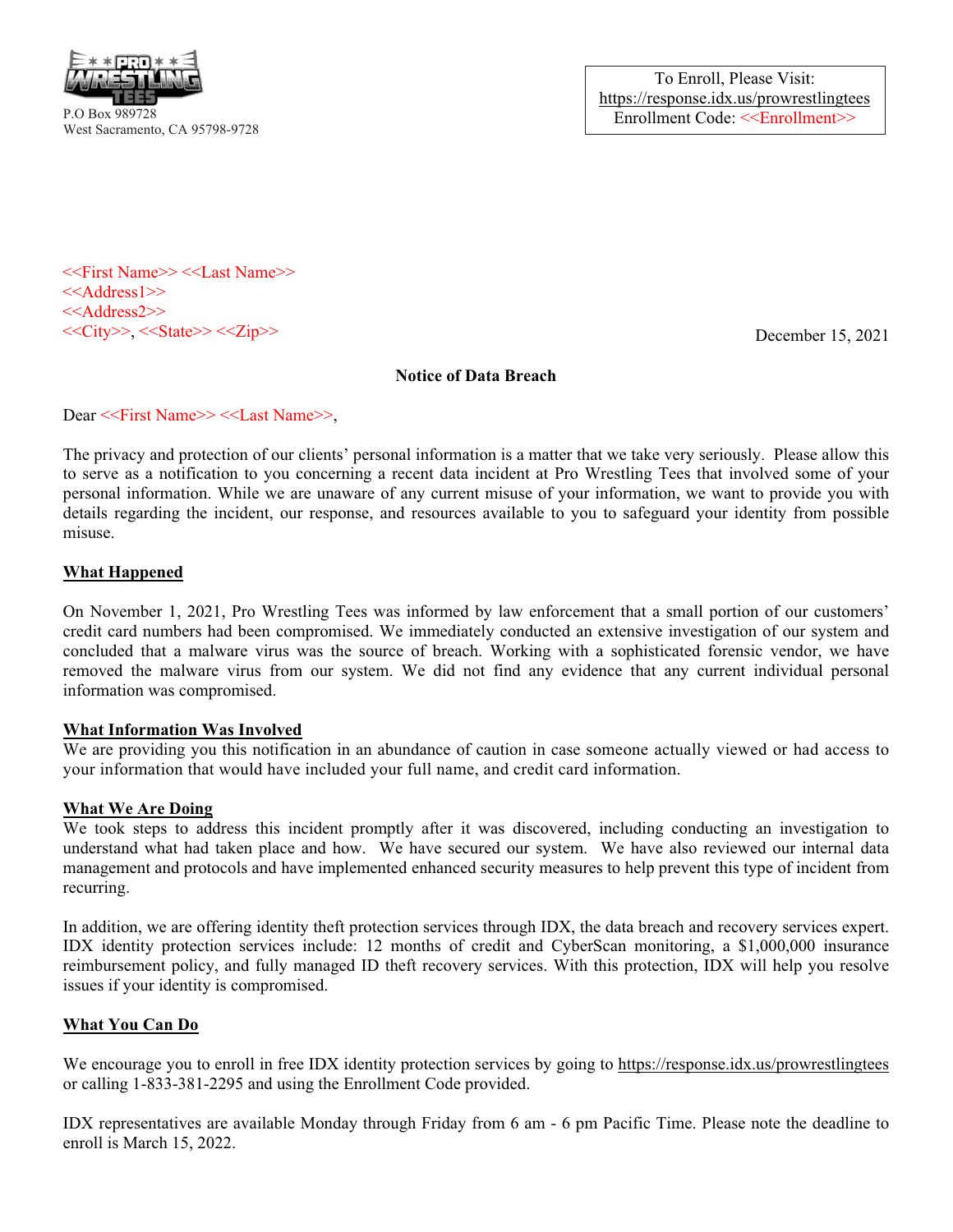Again, at this time, there is no evidence that your information has been misused. However, we encourage you to take full advantage of this service offering.

## For More Information

You will find detailed instructions for enrollment on the enclosed Recommended Steps document. Also, you will need to reference the enrollment code at the top of this letter when enrolling, so please do not discard this letter.

Sincerely,

 $33 -$ 

Ryan Barkan Pro Wrestling Tees (Enclosure)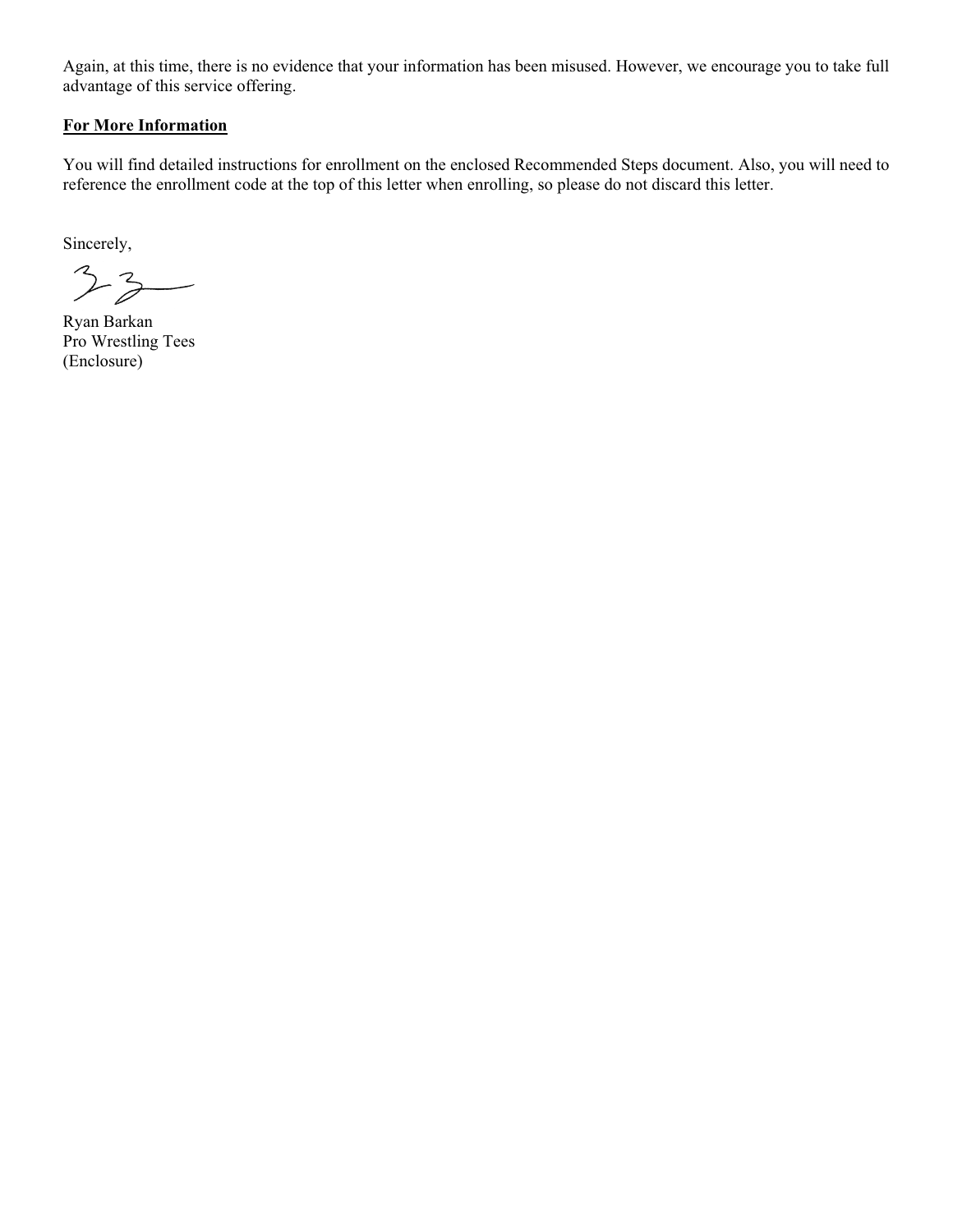

## Recommended Steps to Help Protect Your Information

1. Website and Enrollment. Go to https://response.idx.us/prowrestlingtees and follow the instructions for enrollment using your Enrollment Code provided at the top of the letter.

2. Activate the credit monitoring provided as part of your IDX identity protection membership. The monitoring included in the membership must be activated to be effective. Note: You must have established credit and access to a computer and the internet to use this service. If you need assistance, IDX will be able to assist you.

3. Review your credit reports. We recommend that you remain vigilant by reviewing account statements and monitoring credit reports. Under federal law, you also are entitled every 12 months to one free copy of your credit report from each of the three major credit reporting companies. To obtain a free annual credit report, go to www.annualcreditreport.com or call 1-877-322-8228. You may wish to stagger your requests so that you receive a free report by one of the three credit bureaus every four months.

If you discover any suspicious items and have enrolled in IDX identity protection, notify them immediately by calling or by logging into the IDX website and filing a request for help.

If you file a request for help or report suspicious activity, you will be contacted by a member of our ID Care team who will help you determine the cause of the suspicious items. In the unlikely event that you fall victim to identity theft as a consequence of this incident, you will be assigned an ID Care Specialist who will work on your behalf to identify, stop and reverse the damage quickly.

You should also know that you have the right to file a police report if you ever experience identity fraud. Please note that in order to file a crime report or incident report with law enforcement for identity theft, you will likely need to provide some kind of proof that you have been a victim. A police report is often required to dispute fraudulent items. You can report suspected incidents of identity theft to local law enforcement or to the Attorney General.

4. Place Fraud Alerts with the three credit bureaus. If you choose to place a fraud alert, we recommend you do this after activating your credit monitoring. You can place a fraud alert at one of the three major credit bureaus by phone and also via Experian's or Equifax's website. A fraud alert tells creditors to follow certain procedures, including contacting you, before they open any new accounts or change your existing accounts. For that reason, placing a fraud alert can protect you, but also may delay you when you seek to obtain credit. The contact information for all three bureaus is as follows:

## Credit Bureaus

| Equifax Fraud Reporting | <b>Experian Fraud Reporting</b> | <b>TransUnion Fraud Reporting</b> |
|-------------------------|---------------------------------|-----------------------------------|
| 1-866-349-5191          | 1-888-397-3742                  | 1-800-680-7289                    |
| P.O. Box 105069         | P.O. Box 9554                   | P.O. Box 2000                     |
| Atlanta, GA 30348-5069  | Allen, TX 75013                 | Chester, PA 19022-2000            |
| www.equifax.com         | www.experian.com                | www.transunion.com                |

It is necessary to contact only ONE of these bureaus and use only ONE of these methods. As soon as one of the three bureaus confirms your fraud alert, the others are notified to place alerts on their records as well. You will receive confirmation letters in the mail and will then be able to order all three credit reports, free of charge, for your review. An initial fraud alert will last for one year.

## Please Note: No one is allowed to place a fraud alert on your credit report except you.

5. Security Freeze. By placing a security freeze, someone who fraudulently acquires your personal identifying information will not be able to use that information to open new accounts or borrow money in your name. You will need